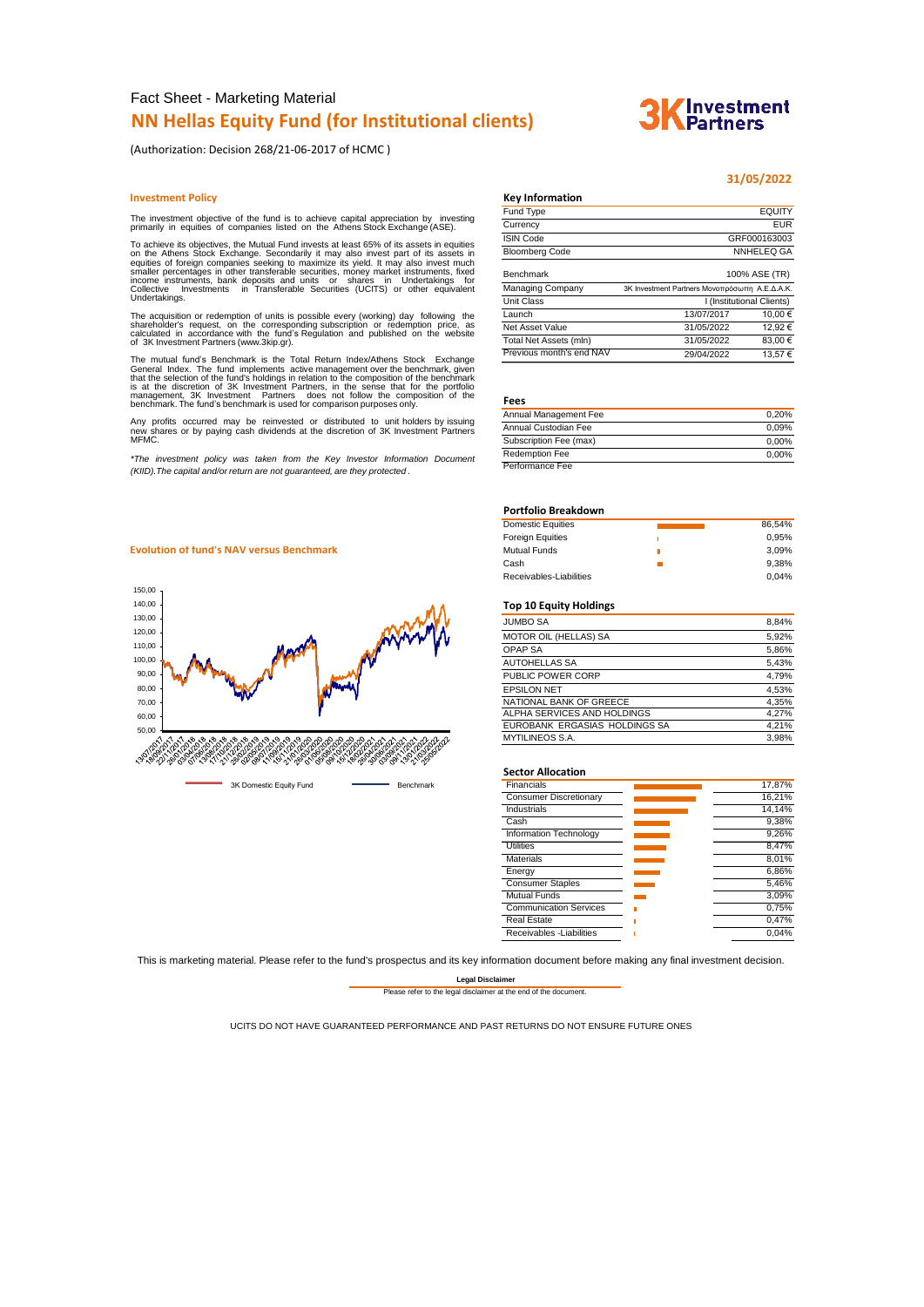# **NN Hellas Equity Fund (for Institutional clients)**



**Past returns do not ensure future ones**



## **Cumulative Performance (%)**



Cumulative returns have as reference point the end of the most recent calendar month.

## **Statistics**

#### **Risk and Return Profile**

|                                                                            | Synthetic Risk and Reward Indicator (SRRI) |  |  |  |  |  |
|----------------------------------------------------------------------------|--------------------------------------------|--|--|--|--|--|
| Higher Risk-Typically Higher rewards<br>Lower Risk-Typically lower rewards |                                            |  |  |  |  |  |
|                                                                            |                                            |  |  |  |  |  |
|                                                                            |                                            |  |  |  |  |  |
|                                                                            |                                            |  |  |  |  |  |

The mutual fund was established in 2017 and therefore there is no historical data on which would allow the calculation of the risk and performance profile. Placed in risk category 7 as it invests predominantly in stocks, which may fluctuate considerably. Therefore the risk level is high.

Historical data may not be a reliable indication of the future performance of this fund. There is no guarantee that the risk indicator will remain unchanged, it may shift over time.

The lowest category of risk (1) does not mean that the investment is risk-free.

The material risks associated with the mutual fund are the following:

Market risk, i.e. the risk of decline in market prices and the consequent fall in prices of some of the securities contained in the mutual fund's portfolio, is high given that the fund invests in equities.

The expected credit risk (the risk of an issuer being unable to discharge its obligations) is low, because the mutual fund invests only slightly or not at all in debt securities.

The mutual fund's liquidity risk is low. Liquidity Risks arise when a specific underlying investment is difficult to be liquidated, causing possible difficulty to redeem your investment from the mutual fund.

UCITS DO NOT HAVE GUARANTEED PERFORMANCE AND PAST RETURNS DO NOT ENSURE FUTURE ONES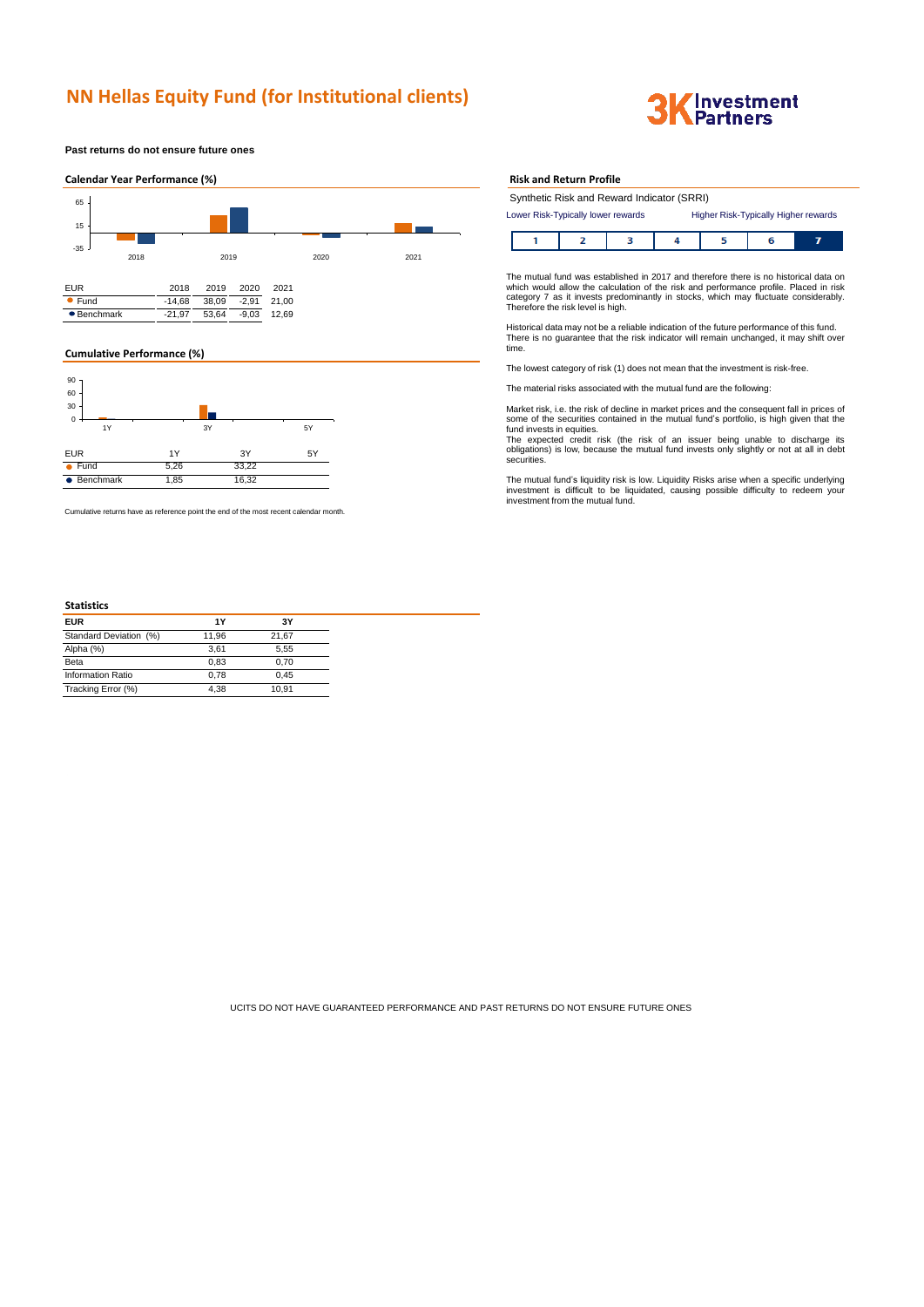# **NN Hellas Equity Fund (for Institutional clients)**



# **Disclaimer**

This document is marketing material with informational content, which is prepared by "3K INVESTMENT PARTNERS MFMC". ("Company") solely<br>for informational purposes and the provision of general information about the company i

The information or opinions contained therein are addressed to existing or potential customers in general, without taking into consideration the individual circumstances, investment objectives, financial viability, level o

Subject to the contrary statement, all views, statements and information set forth herein belong to the Company, which has received an operating<br>license and is supervised by the Hellenic Capital Market Commission, and may

Following this, the recipient of this information must proceed with his own research, analysis and confirmation of the information and data contained in this form and seek independent legal, tax and investment advice from professionals, before proceeding to make his investment decision.

#### Investments involve risks. The initial value of the investment and its return may increase or decrease, with a possible loss of invested **capital.**

Especially with regard to UCITS, interested investors are invited, before making any investment decision, to read carefully the Key Investor<br>Information Document and the Prospectus of the UCITS and to assess, with the help

For information in the Greek language regarding the process of submitting a complaint or complaint by investors or prospective investors, as well as<br>the possibility of appealing to the "Hellenic Financial Mediator-Civil No https://www.3kip.gr/el/static/complaintpolicy\_el.aspx

The information provided in this document is not accompanied by any guaranteed, either expressed or implied. UCITS do not have a guaranteed<br>retum and past returns do not guarantee any future returns. Given the financial an

Management Company: 3K Investment Partners M.F.M.C. Single Member SA – Address: 25-29 Karneadou Str, 10675 Athens- General<br>Commercial Registry Number: 1003501000 - Ministry of National Economy decision: 38476/B 1288/13-09-

UCITS DO NOT HAVE GUARANTEED PERFORMANCE AND PAST RETURNS DO NOT ENSURE FUTURE ONES